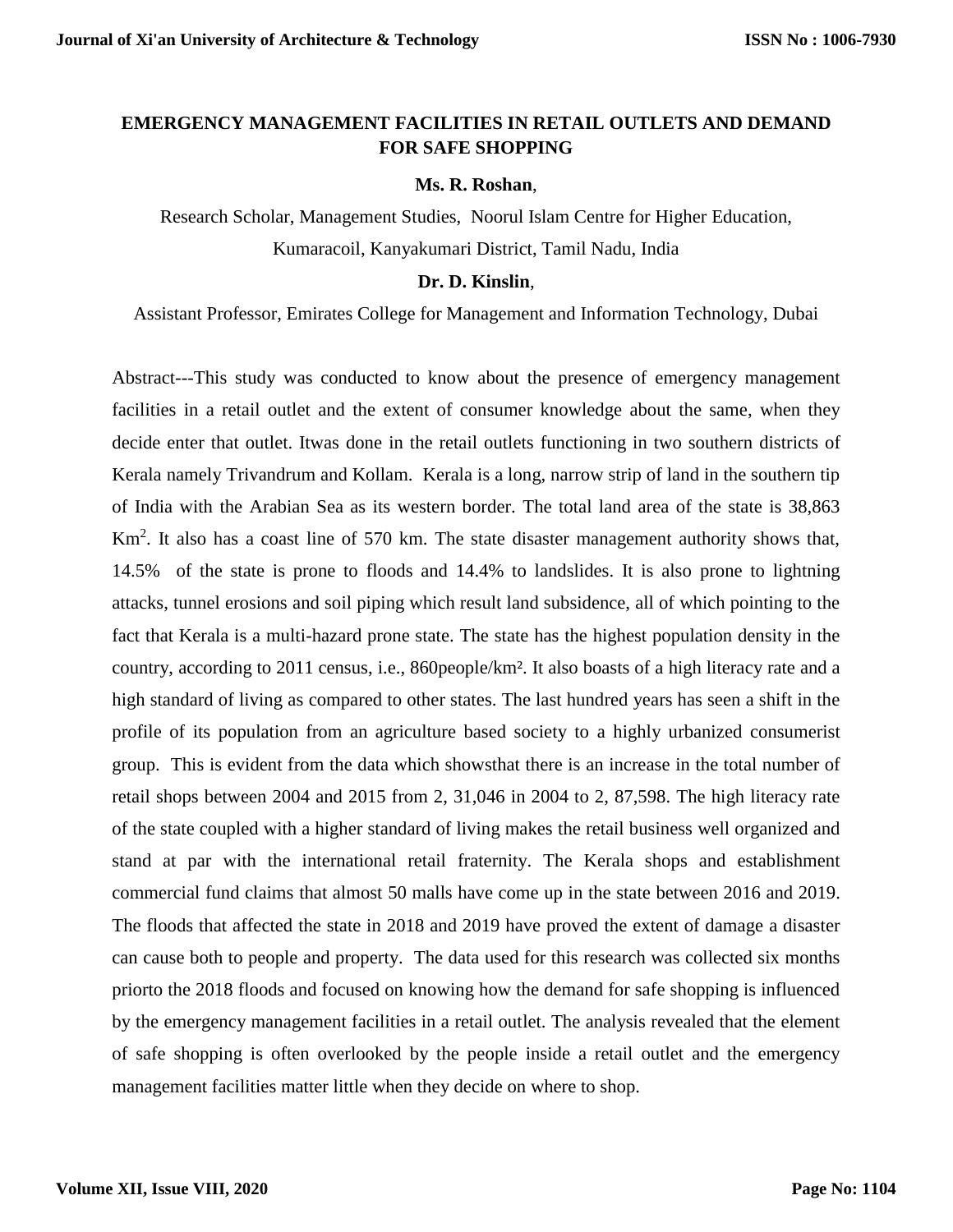Keywords---Emergency, New Generation Retail Outlets

-----------------------------------------

## **I. Introduction**

Kerala has frequently witnessed the consequences of both natural and manmade wrongs and is a multi-hazard prone state. The disasters and their nature both of great significance to the state. There had been a rapid socio-economic transformation in the state in the last 80 years. The people had turned away from being an agrarian society to a consumerist society. Majority of this dense population is now urbanized with the highest literacy rate in the country, a high standard of living and a health status often claimed to be at par with those of Scandinavian countries.

Kerala has a coast line of 570 km in its western front with the Arabian Sea. The high population pressure along the coastal lines had forced some to migrate to the Western Ghats. (George and Chattopadhyay, 2001). There had been a population growth of 306% in the coastal lines,and a 134.6% growth in the highlands, foot hills and uplands together. (Nair et al, 1997). This population, with a density of about 819 people/km² (Census of India, 2011) are being exposed to a wide range of multiple hazards.

A report published by Kerala State Disaster Management Authority shows that the state is prone to lightning attacks (mostly in the months of April, May, October and November) floods, landslides, erosions, monsoon storms, sea level rises, tunnel erosions and soil piping (causing land subsidence), etc.

With a population density of 860 people per kilometer square (Census, 2011), a high density road network, with narrow roads contribute a lot to increase the vulnerability of this population to disasters.

The beginning of this century has seen the advent of organized form of retailing in the state. Retail outlets opened in enclosed, air-conditioned, illuminated environments with lucrative displays and self-service options.For many other parts of India this format may not be a new one. But for the consumerist market of Kerala this was new generation retailing. Shopping bazars which sprang up during this time has become more of a holiday hangout for them than for purchase. The crowd which used to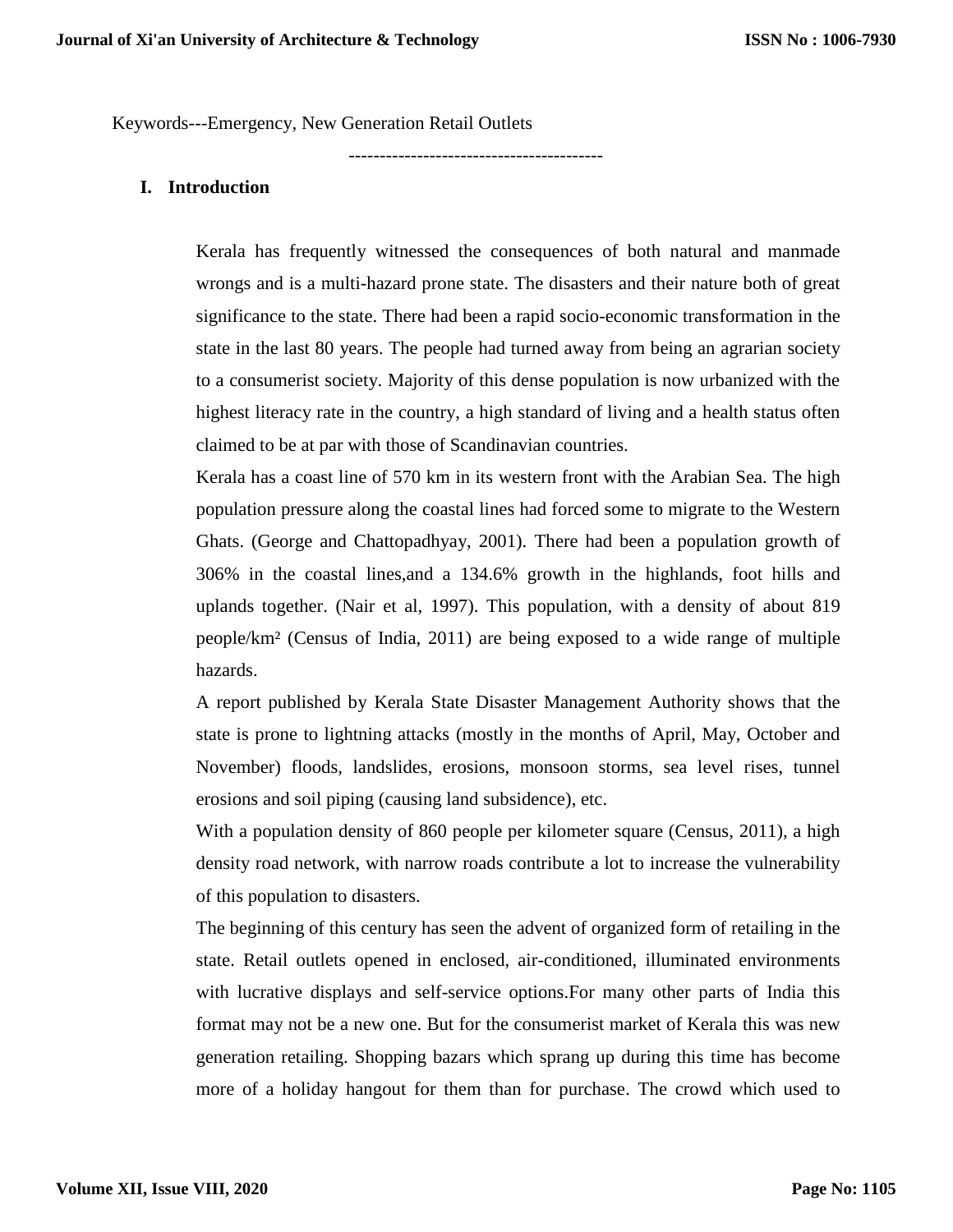envelope festival grounds, picnic spots and parks have since been shifted to department stores, super markets and malls. Consequently reports of minor retail accidents have been coming up time and again and the retail sector in Kerala is one place where little concern is shown for emergency management.

# **II. Background of the study**

- There had been many reports of retail accidents happening around the world. In India had been coming in mostly from the metros and occasionally from other regions. Minor retail accidents are being reported from Kerala also.
- The hazard profile published by the Kerala State Emergency Management Authority presents it as a multi-hazard prone state.
- A minimum of two fire accidents in commercial buildings are reported every year.
- There had been a lot of retail losses due to flood.
- Most of the retail outlets are places where the crowd comes in for holidaying more than purchasing.
- The customers are either unaware or are unconcerned about the dangers that can happen if a disaster strikes and safe shopping is not a priority at all.

## **III.Objective**

The retail industry of Kerala is growing and has a very promising road ahead. But Kerala is a multi-hazard prone state and it is necessary to study whether the outlets where the people are choosing to shop are safe and how much they know about the safety measures required/present.

## **IV.Methodology.**

## **4.1. Scope.**

The paper is based on the research conducted in two southern districts of Kerala namely Trivandrum and Kollam.The new generation retail outlets functioning in the municipal corporation area were selected for the study.The data included published information from newspapers, magazines, the internet, academic journals, books and information from government manuals of disaster management. Primary data was collected using the survey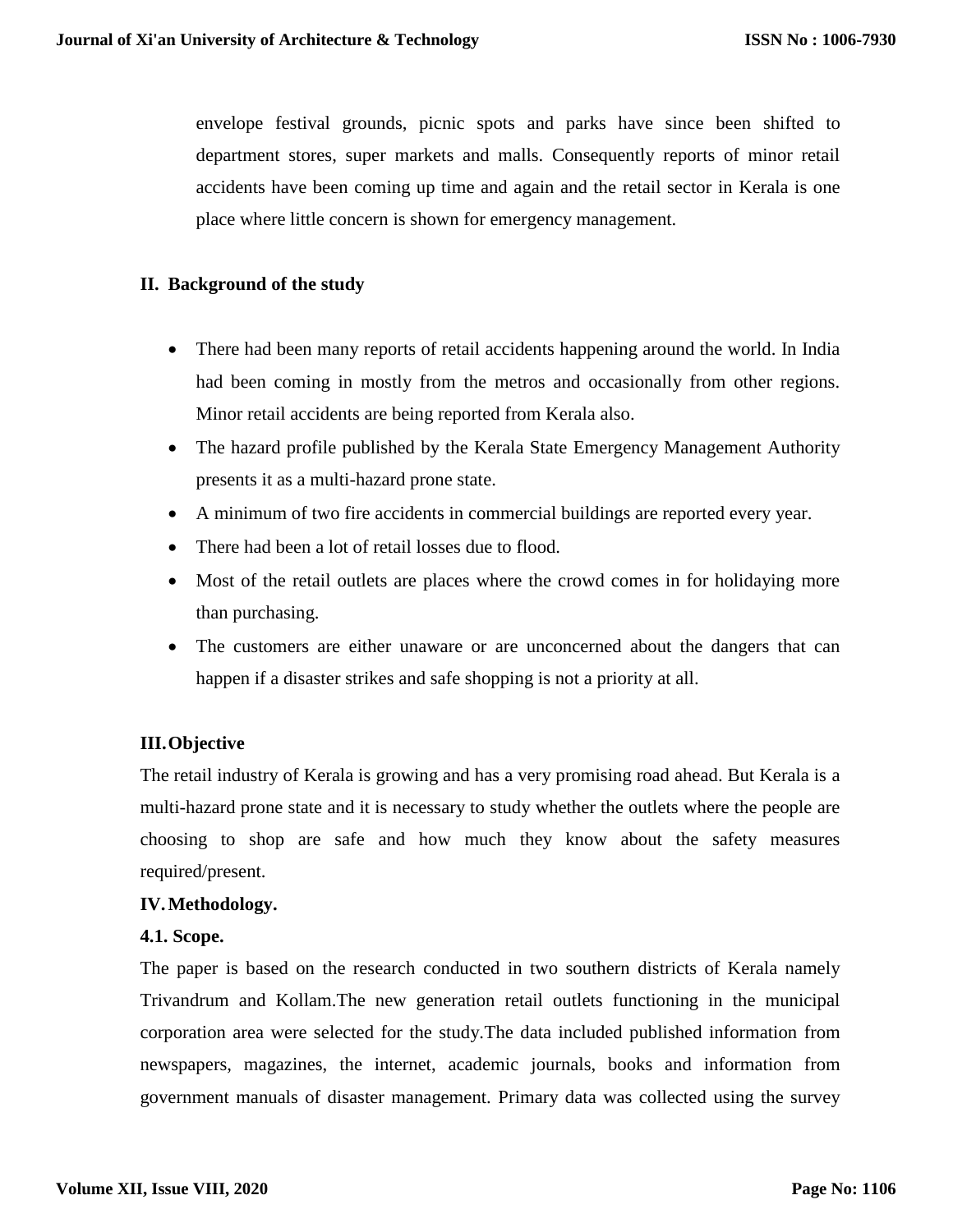method from both the retailers and customers. The tool used for the survey was interview schedule. A sample survey was done in ten retail outlets and thirty customers in and around Trivandrum. The shops which are comparatively new, with an enclosed, air-conditioned interior, offering the self-service facility for the customers were taken for the research. The hypothesis was based on the assumption that the customers are not concerned about the need for safe shopping and do not know the relevance of emergency management facilities in providing the same. For the purpose of data collection the following information was needed.

## **4.2 Data Description**

Data was collected about the type of area where the study is done, the gender of the respondents, age, education occupation location and annual income of the respondents. It also covered the different aspects of the retail outlets such as the area where the outlet is functioning, the type of outlet, nature of the neighbourhood and surrounding area, whether there are any natural or man-made features in the neighbourhood and details about the building in which the outlet is functioning

### **4.2.2 Descriptive Analysis of the sample retail outlets.**

The profile of the respondents and the analysis is presented in Table No. 4.1

The socio-demographic profile of the retail outlets and the percentage analysis based on the sample collectedis presented in Table No. 4.2.

According to Table No. 4.1 all the respondents were from the municipal corporation area. They were either residents of that area or came there exclusively for shopping. 72.81% (233no.s) of the respondents were female. Majority of the shoppers were female. 99 respondents (30.94%) were of the age group between 40 and 50, whereas 88 respondents (27.5%) were of the age group between 30 and 40. 17.18% (55 no.s) were between the ages of 20 and 30. So it can be seen that majority of people who spent time for shopping are women of the age groups between 20 and 50.

Regarding the educational qualification of the people majority of them (44.38% or 142no.s) were post graduates. 24.06% (77 no.s) were graduates and 11.56% (37 no.s) were having a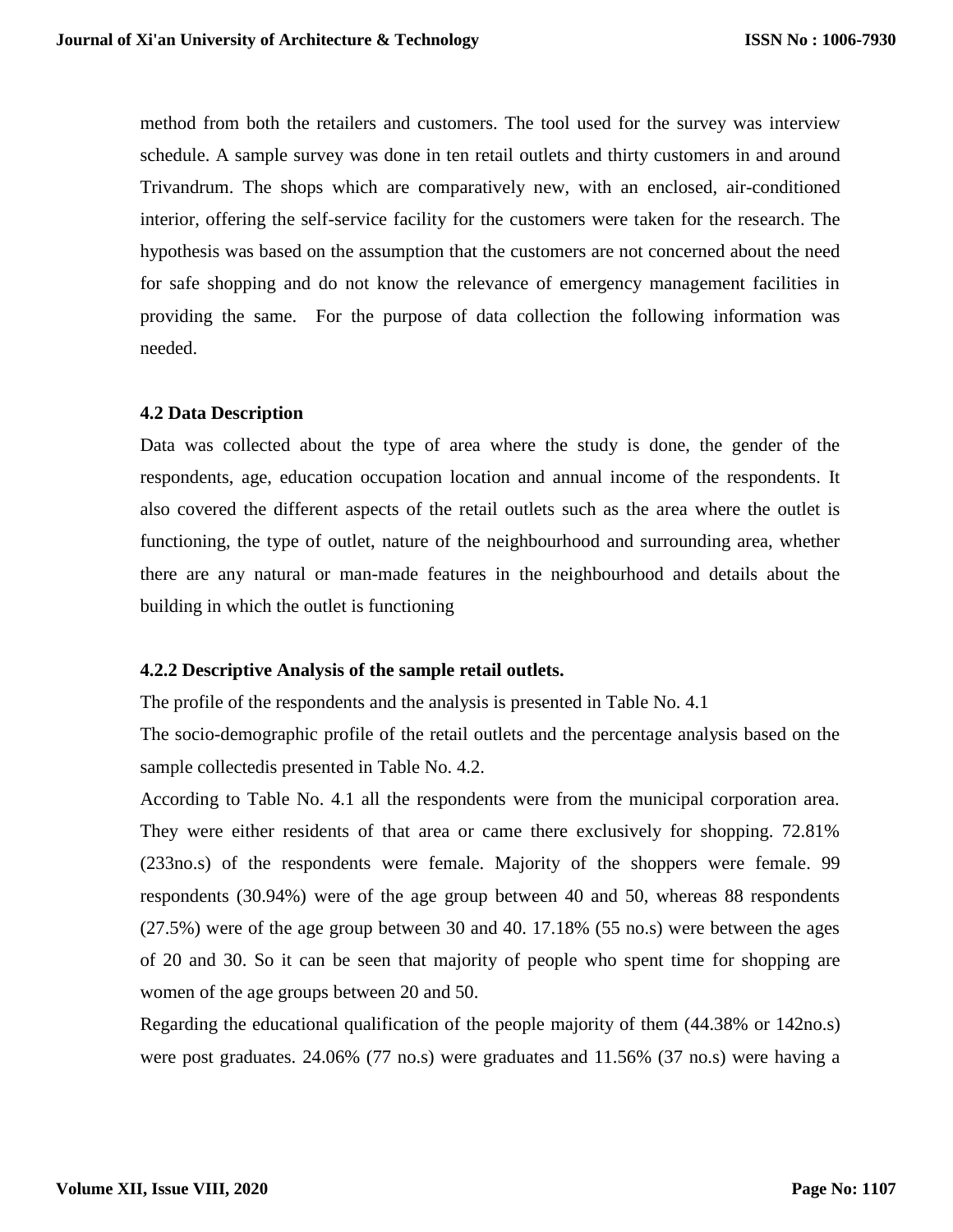professional degree. 20% of the respondents were either 12 qualified or below that. So it can be seen that majority of the shoppers of Trivandrum and Kollam are well educated.

41.87% (134 no's) of the respondents are working in the private sectors followed by 24.06% (77 no.s) who are self-employed. 23.44% (75 no.s) of the respondents are government staff. About 5% are retired people and another 5% of the respondents are students. 2 people were house wives. So about 89.37% of the respondents were earning people who had some disposable income for shopping. The table further gives information about the annual income of the respondents. 32.50% (104 no.s) earn between Rs 100,000/- and Rs 200,000/- annually. Majority of the respondents (32.81% (105 no.s) earn between Rs 200,000/- and Rs 400,000/- . 24.69% earn more than Rs 400,000/- a year. So the shoppers were women who are employed and earning atleast Rs 100,000/- per annum.

Regarding the location of the respondents, 36.88% (118 no.s) were urban dwellers. 32.81% (105 no.s) were from rural areas who had come to the city for shopping and 30.31% (97 no.s) were from the immediate outskirts of the city.

Table No. 4.2 give details about the profile of the retail outlets. All the outlets were functioning in the municipal corporation areas of Trivandrum and Kollam. Majority of the outlets were supermarkets (40.63% or 13 no.s) followed by specialty stores (25% or 8 no.s). 15.63% (5 no.s) of the outlets were hypermarkets and 12.5% (4 no.s) were co-operative stores. It can be inferred that majority of the outlets included in the survey were branded new generation outlets.

40.625 of the retail outlets (13 no.s) were functioning in marketcenters or inside shopping centers. 6.25% of the outlets were in commercial or office areas and 53.13% of the outlets were either on areas outside the main business hub, an independent freeholding land in the outskirts or in the highway in the route to some important destination like the airport.

None of the retail outlets in Trivandrum and Kollam are in a hilly or mountainous area. 25% (8 no.s are in marshy land, 18.74% (6 no.s) are in low lying areas and 9.38% or 3 outlets complained that there is risk of vandalism in their location. 34.37% (11 no.s) of the outlets have a river in their vicinity and 28.12% (9 no.s) of the outlets are near lake. 9.38% (3 no.s) are near to the ocean.

Majority of the outlets (68.75% /22 no.s) are functioning in independent building while 31.25% (10 no.s) of the outlets are functioning as part of another building.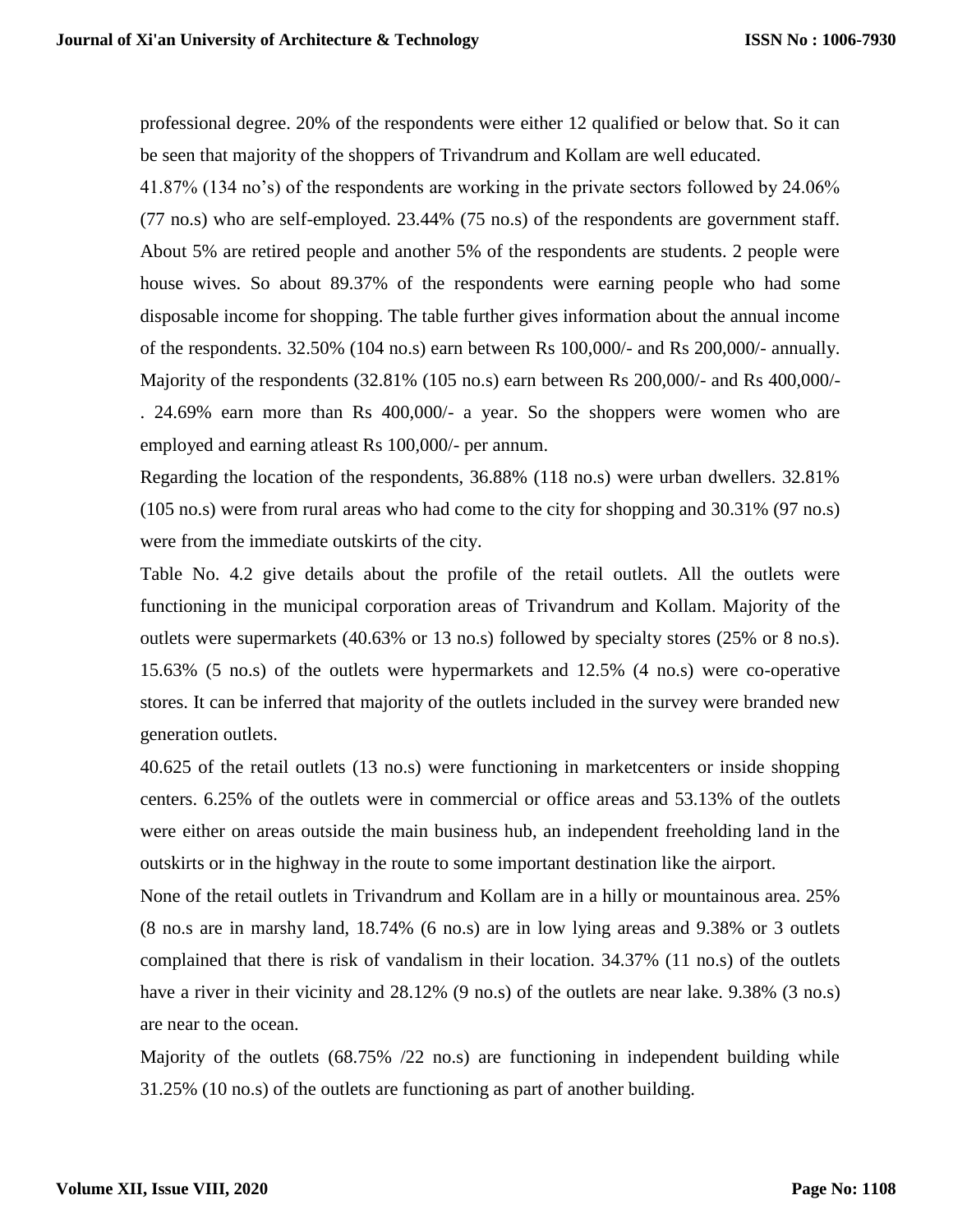| <b>Profile</b><br><b>of</b> |                              | <b>Trivandrum</b> | Kollam         | <b>Total</b>     |            |
|-----------------------------|------------------------------|-------------------|----------------|------------------|------------|
| the                         |                              |                   |                |                  |            |
| responden                   |                              | Frequency         | Frequency      | <b>Frequency</b> | Percentage |
| ts                          | <b>Particulars</b>           |                   |                |                  |            |
| <b>Area</b>                 | <b>Municipal Corporation</b> | 170               | 150            | 320              | 100.00%    |
|                             | <b>Total</b>                 | 170               | 150            | 320              | 100.00%    |
|                             | Male                         | 34                | 52             | 86               | 26.88%     |
| <b>Gender</b>               | Female                       | 136               | 97             | 233              | 72.81%     |
|                             | No response                  | $\mathbf{0}$      | $\mathbf{1}$   | $\mathbf{1}$     | 0.31%      |
|                             | <b>Total</b>                 | 170               | 150            | 320              | 100.00%    |
|                             | < 10                         | $\overline{0}$    | $\overline{0}$ | $\overline{0}$   | 0.00%      |
|                             | $10 - 20$                    | 16                | 8              | 24               | 7.50%      |
|                             | $20 - 30$                    | 23                | 32             | 55               | 17.18%     |
|                             | $30 - 40$                    | 41                | 47             | 88               | 27.50%     |
| Age                         | $40 - 50$                    | 66                | 33             | 99               | 30.94%     |
|                             | 50-60                        | 6                 | 21             | 27               | 8.44%      |
|                             | 60-70                        | 18                | 8              | 26               | 8.13%      |
|                             | No response                  | $\boldsymbol{0}$  | $\mathbf{1}$   | $\mathbf{1}$     | 0.31%      |
|                             | <b>Total</b>                 | 170               | 150            | 320              | 100.00%    |
|                             | $<$ SSLC                     | $\bf{0}$          | 9              | 9                | 2.81%      |
|                             | <b>SSLC</b>                  | $\overline{7}$    | 15             | 22               | 6.88%      |
|                             | 12TH                         | 14                | 19             | 33               | 10.31%     |
| <b>Education</b>            | <b>DEGREE</b>                | 33                | 44             | 77               | 24.06%     |
|                             | Post-Graduation              | 99                | 43             | 142              | 44.38%     |
|                             | Professional                 | 17                | 20             | 37               | 11.56%     |
|                             | No response                  | $\mathbf{0}$      | $\overline{0}$ | $\mathbf{0}$     | $0.00\%$   |
|                             | <b>Total</b>                 | 170               | 150            | 320              | 100.00%    |
| Occupatio                   | Govt. Employee               | 19                | 56             | 75               | 23.44%     |
| $\mathbf n$                 | Private Employee             | 82                | 52             | 134              | 41.87%     |

**Table No.4. 1. Profile of the respondents**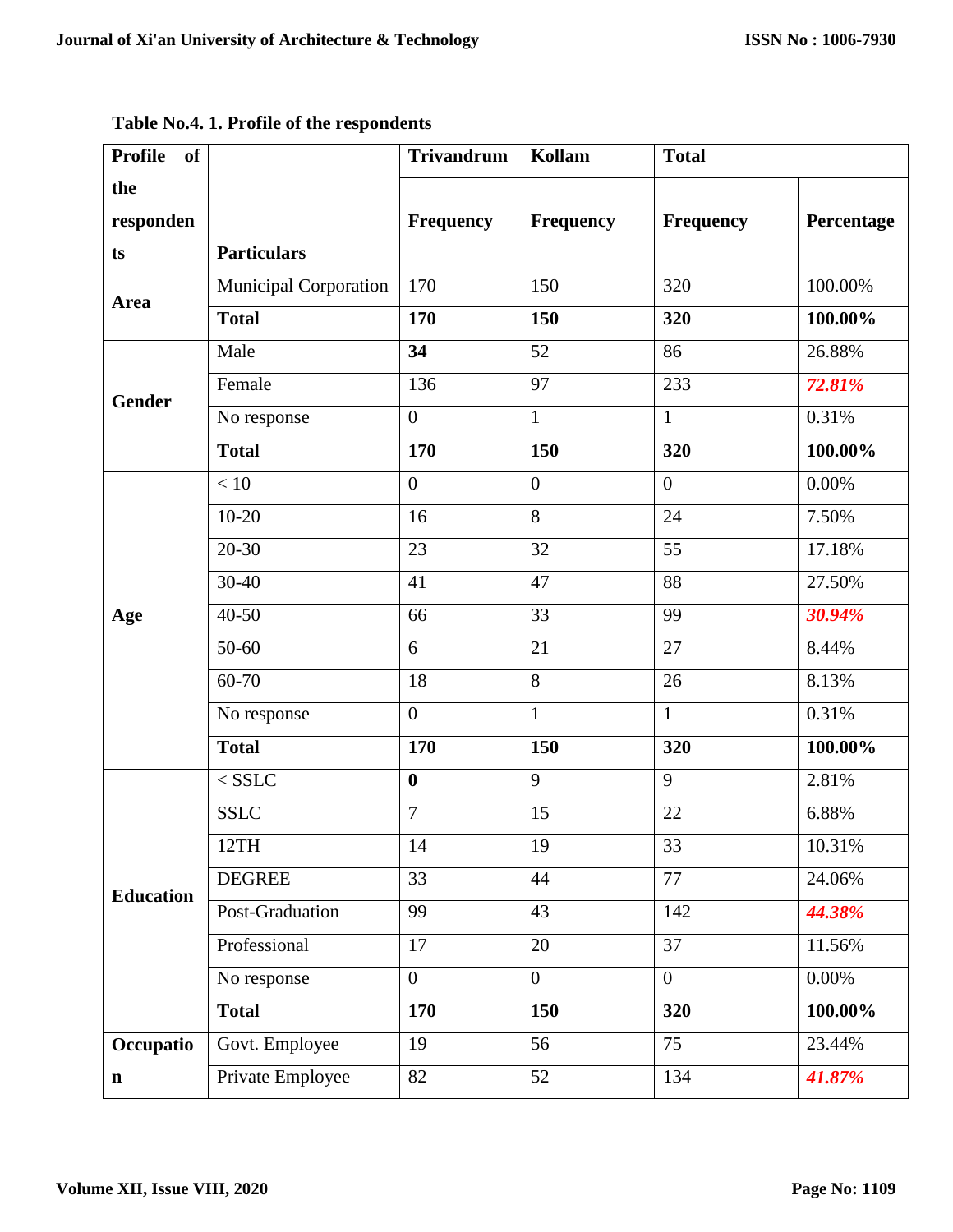|                 | Self Employed       | 41             | 36             | 77             | 24.06%   |
|-----------------|---------------------|----------------|----------------|----------------|----------|
|                 | Retired             | 12             | $\overline{4}$ | 16             | 5.00%    |
|                 | Student             | 15             | $\mathbf{1}$   | 16             | 5.00%    |
|                 | House wife          | $\mathbf{1}$   | $\mathbf{1}$   | $\overline{2}$ | 0.63%    |
|                 | No response         | $\overline{0}$ | $\overline{0}$ | $\mathbf{0}$   | $0.00\%$ |
|                 | <b>Total</b>        | 170            | 150            | 320            | 100.00%  |
| <b>Location</b> | Rural               | 38             | 67             | 105            | 32.81%   |
|                 | Urban               | 40             | 78             | 118            | 36.88%   |
|                 | Semi Urban          | 92             | $\overline{5}$ | 97             | 30.31%   |
|                 | <b>Total</b>        | 170            | 150            | 320            | 100.00%  |
|                 | < 60,000            | $\overline{0}$ | $\overline{0}$ | $\overline{0}$ | $0.00\%$ |
|                 | $60,001 - 100,000$  | 13             | $\overline{0}$ | 13             | 4.06%    |
| <b>Annual</b>   | $100,001 - 200,000$ | 76             | 28             | 104            | 32.50%   |
|                 | $200,001 - 400,000$ | 47             | 58             | 105            | 32.81%   |
| <b>Income</b>   | $>$ 400,001         | 18             | 61             | 79             | 24.69%   |
|                 | No response         | 16             | $\overline{3}$ | 19             | 5.94%    |
|                 | <b>Total</b>        | 170            | 150            | 320            | 100.00%  |

## **Table No. 4.2 Profile of the retail outlets.**

| Profile of the |                              | <b>Trivandrum</b> | Kollam           | <b>Total</b>     |            |
|----------------|------------------------------|-------------------|------------------|------------------|------------|
| retail outlets | <b>Particulars</b>           | <b>Frequency</b>  | <b>Frequency</b> | <b>Frequency</b> | Percentage |
| <b>Sample</b>  | <b>Municipal Corporation</b> | 17                | 15               | 32               | 100.00%    |
|                | <b>Total</b>                 | 17                | 15               | 32               | 100.00%    |
|                | <b>Department Store</b>      | $\mathbf 0$       | $\mathbf{0}$     | $\theta$         | $0.00\%$   |
|                | Super market                 | $\overline{2}$    | 11               | 13               | 40.63%     |
| Type of retail | Hyper market                 |                   | $\overline{4}$   | 5                | 15.63%     |
| outlet         | <b>Specialty Store</b>       | 8                 | $\theta$         | 8                | 25.00%     |
|                | <b>Discount Store</b>        | $\theta$          | $\Omega$         | $\overline{0}$   | $0.00\%$   |
|                | Co-operative Store           | $\overline{4}$    | $\theta$         | $\overline{4}$   | 12.50%     |
|                | Any Other                    | $\overline{2}$    | $\Omega$         | $\overline{2}$   | 6.24%      |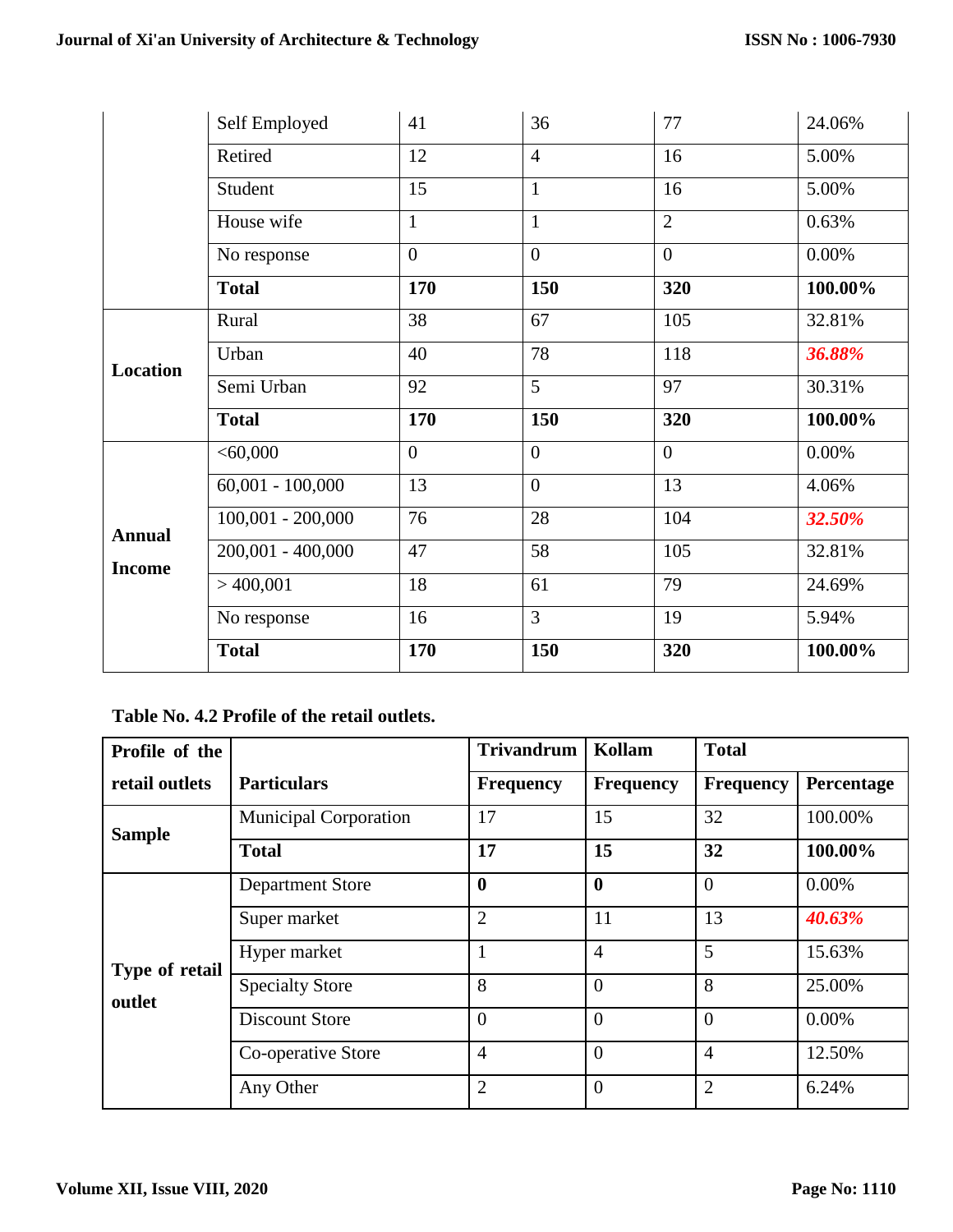|                      | <b>Total</b>                    | 17               | 15             | 32               | 100.00%  |
|----------------------|---------------------------------|------------------|----------------|------------------|----------|
|                      | Residential                     | $\overline{0}$   | $\overline{0}$ | $\boldsymbol{0}$ | 0.00%    |
| <b>The</b><br>nature | Industrial                      | $\overline{0}$   | $\overline{0}$ | $\boldsymbol{0}$ | 0.00%    |
| the                  | Commercial/Business             | $\overline{2}$   | $\overline{0}$ | $\overline{2}$   | 6.25%    |
| neighborhood         | <b>Markets/Shopping Centers</b> | $\overline{4}$   | 9              | 13               | 40.62%   |
|                      | Other                           | 11               | 6              | 17               | 53.13%   |
|                      | <b>Total</b>                    | 17               | 15             | 32               | 100.00%  |
|                      | Low Lying                       | $\boldsymbol{0}$ | 6              | 6                | 18.74%   |
| Nature of the        | Hilly/Mountainous               | $\boldsymbol{0}$ | $\overline{0}$ | $\boldsymbol{0}$ | $0.00\%$ |
| surrounding          | Marshy                          | 8                | $\overline{0}$ | 8                | 25.00%   |
| area                 | Subject to vandalism/Riots      | 3                | $\overline{0}$ | 3                | 9.38%    |
|                      | Any Other                       | 6                | 9              | 15               | 46.88%   |
|                      | <b>Total</b>                    | 17               | 15             | 32               | 100.00%  |
| Natural/man          | River                           | 5                | 6              | 11               | 34.37%   |
| made                 | Ocean                           | $\mathbf{0}$     | $\overline{3}$ | $\overline{3}$   | 9.38%    |
| features<br>in       | Lake                            | 3                | 6              | 9                | 28.12%   |
| the                  | Factory                         | $\boldsymbol{0}$ | $\overline{0}$ | $\boldsymbol{0}$ | 0.00%    |
| immediate            | Airport                         | $\overline{0}$   | $\overline{0}$ | $\boldsymbol{0}$ | $0.00\%$ |
| neighborhood         | None                            | 9                | $\overline{0}$ | 9                | 28.13%   |
|                      | <b>Total</b>                    | 17               | 15             | 32               | 100.00%  |
| <b>Building</b>      | <b>Independent Building</b>     | 11               | 11             | 22               | 68.75%   |
| <b>Condition</b>     | Part of another building        | 6                | $\overline{4}$ | 10               | 31.25%   |
|                      | <b>Total</b>                    | 17               | 15             | 32               | 100.00%  |
|                      | 1-5 years                       | $\mathbf{1}$     | $\overline{2}$ | $\overline{3}$   | 9.37%    |
|                      | 6-10 years                      | 6                | $\overline{4}$ | 10               | 31.25%   |
| Tenure of the        | $11-15$ years                   | $\mathbf{1}$     | $\overline{7}$ | 8                | 25.00%   |
| building             | $16-20$ years                   | 3                | $\overline{2}$ | 5                | 15.63%   |
|                      | $>20$ years                     | 6                | $\overline{0}$ | 6                | 18.75%   |
|                      | <b>Total</b>                    | 17               | 15             | 32               | 100.00%  |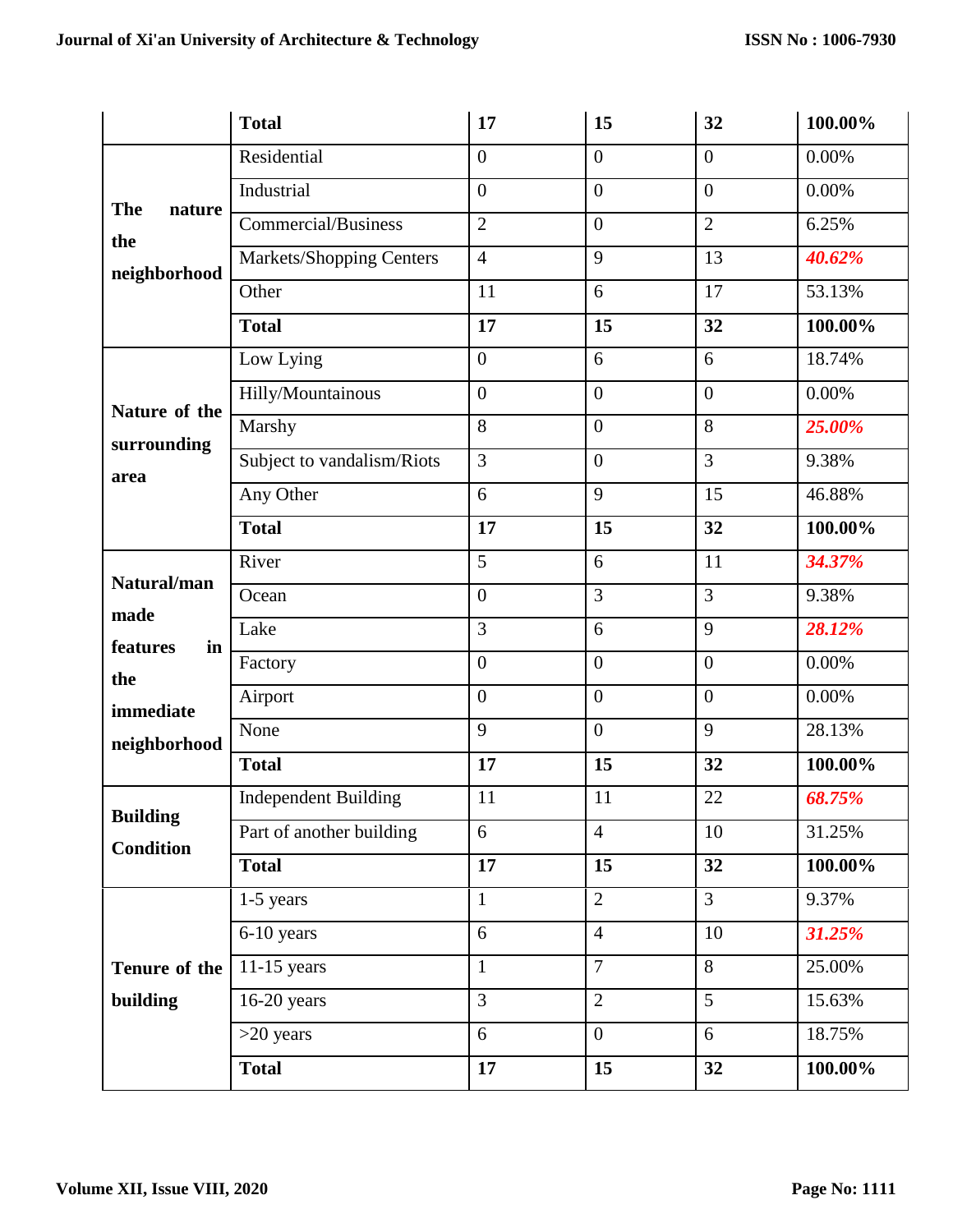|                          | <b>Ground Floor</b>         | $\overline{2}$ | $\mathbf{2}$   | $\overline{4}$ | 12.50%  |
|--------------------------|-----------------------------|----------------|----------------|----------------|---------|
| <b>of</b><br>Part        | 1-3 floors                  | $\overline{4}$ | 3              | $\overline{7}$ | 21.87%  |
| another                  | 4 floor or above            | $\theta$       | $\overline{0}$ | $\overline{0}$ | 0.00%   |
| building-                | Not applicable (Independent |                |                |                |         |
| <b>Which floor</b>       | Building)                   | 11             | 10             | 21             | 65.63%  |
|                          | <b>Total</b>                | 17             | 15             | 32             | 100.00% |
|                          | 1 floor                     | 10             | $\overline{7}$ | 17             | 53.13%  |
| <b>The</b>               | 2 floors                    | $\overline{0}$ | 7              | $\overline{7}$ | 21.87%  |
| spread<br>of the<br>over | 3 floors                    | $\theta$       | $\overline{0}$ | $\overline{0}$ | 0.00%   |
| outlet                   | 4 floors                    | 5              | $\mathbf{1}$   | 6              | 18.75%  |
|                          | $>$ 4 floors                | $\overline{2}$ | $\overline{0}$ | $\overline{2}$ | 6.25%   |
|                          | <b>Total</b>                | 17             | 15             | 32             | 100.00% |

Table No. 4.2 further presents the tenure of the building where the outlets are existing. 31.25% (10 no.s) of the outlets are functioning in buildings which are 6 to 10 years old. 25% (8 no.s) of the outlets are in buildings which are 11 to 15 years old, 18.75% (6 no.s) are in buildings which are more than 20 years old and 15.63% of the outlets are in buildings which are 16 to 20 years old. 21.87% (7 no.s) of the outlets are either in the first floor or n the second floor or in the third floor. 12.5% are in the ground floor. 53.13% (17 no.s) of the shops are spread over only one floor. 21.87% (7 no.s) are spread over 2 floors, 18.75% (6 no.s) are spread over 4 floors and 2 outlets are spread over more than4 floors.

## **V. Hypothesis**

H°: There is no relationship between the emergency management facilities in the retail outlet and the demand for safe shopping.

## **VI.Analysis**

Kruskall-Wallis H Test (Preventive measures present and the time spent for shopping). Kruskal-Wallis H Test (One Way ANOVA on ranks) is a non-parametric method used in place of One Way ANOVA. Here the ranks of the data values are used for the analysis and not the data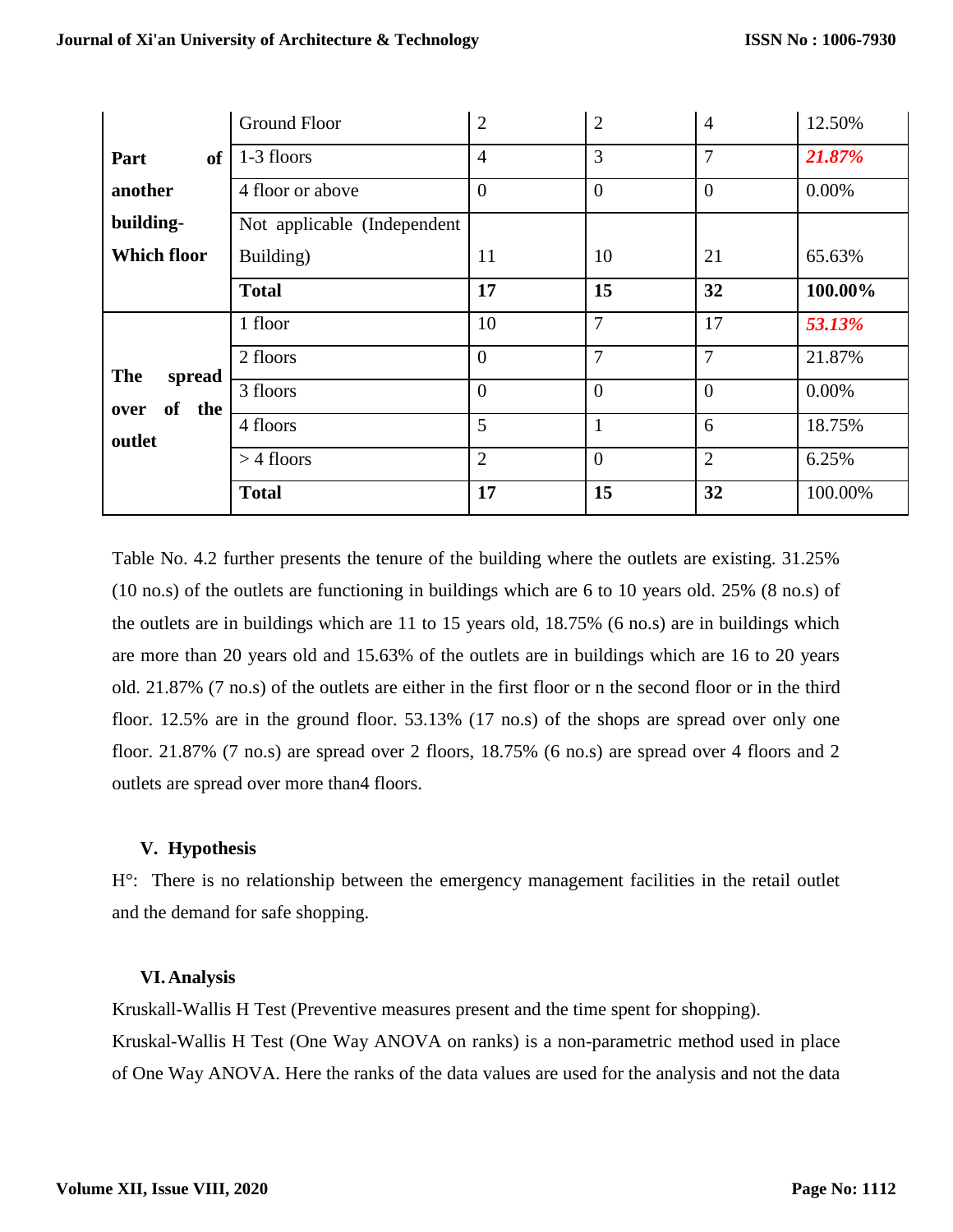points. Table No. 6.1shows the consolidated results of the test. The different preventive measures present in the building, included the following,

|                                                  | Fire Extinguishers                           |
|--------------------------------------------------|----------------------------------------------|
|                                                  | <b>Water Sprinklers</b>                      |
|                                                  | Fire and smoke alarms                        |
|                                                  | Windows                                      |
|                                                  | <b>Lightning</b> arrestors                   |
|                                                  | An emergency kit (with pails, sponges,       |
| brooms, torch lights, etc.) on each floor        |                                              |
|                                                  | Notification prohibiting smoking in<br>the   |
| premises                                         |                                              |
|                                                  | Water proofing/fire proofing (of<br>the      |
| building walls, floors, ceiling, basement, etc). |                                              |
|                                                  | Automatic tripping of electrical systems (in |
| case of fire or short circuit.)                  |                                              |
|                                                  | Uninterrupted power supply                   |
|                                                  | Presence of a Down comer/dry riser.          |
|                                                  | Regular structural audit of the outlet       |
|                                                  | Automatic Humidity and temperature           |
| control                                          |                                              |
|                                                  | Pest control/termite treatment.              |
|                                                  | Presence of Metal detectors and CCTV.        |
|                                                  | Emergency<br>connection<br>key<br>to         |
|                                                  |                                              |

agencies/services (-fire station, police station, etc).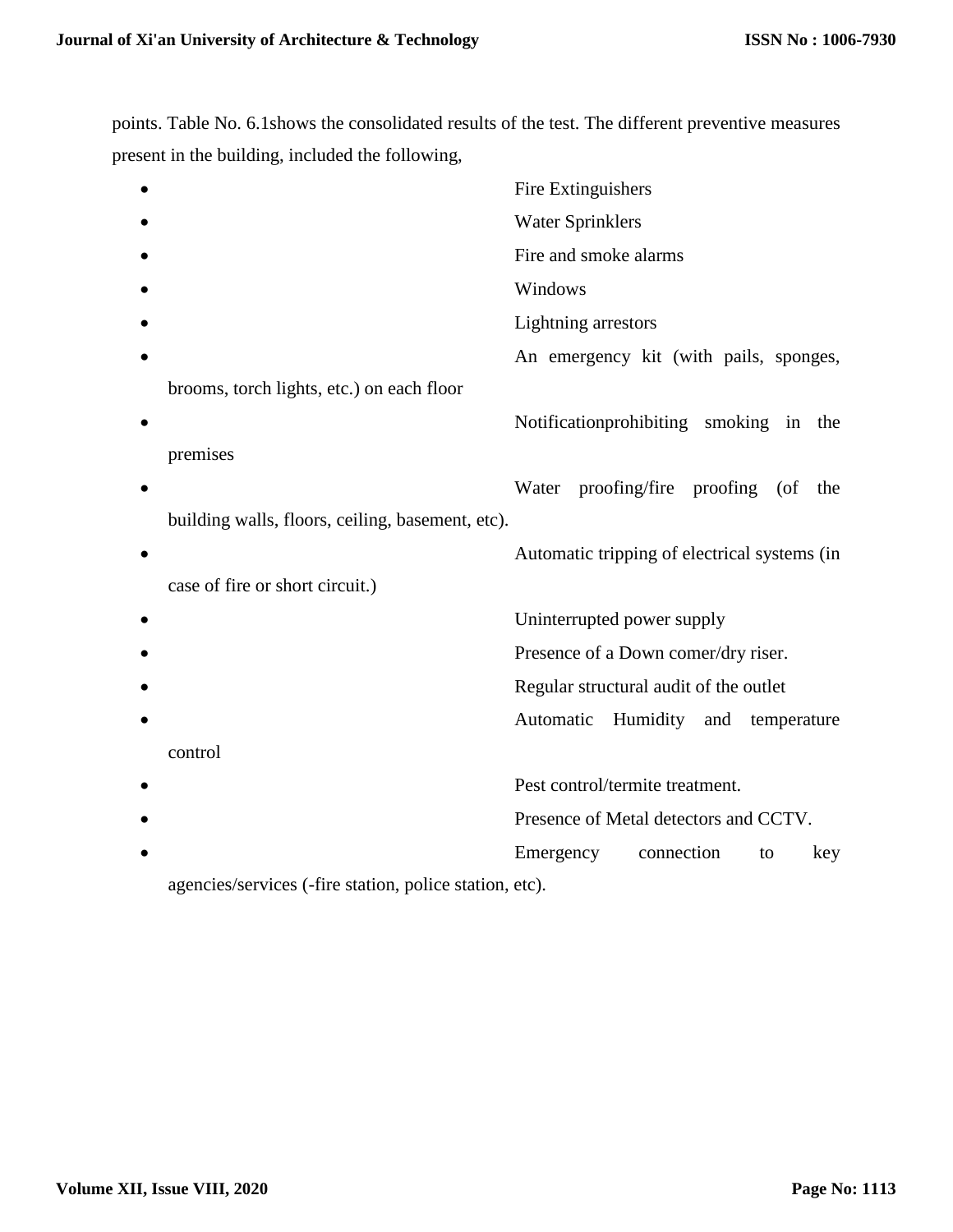**Table No. 6.1. Kruskal-Wallis H test (Preventive Measures present and time spent for shopping)** 

|                                   | <b>Trivandrum</b> |                  | Kollam            |                |
|-----------------------------------|-------------------|------------------|-------------------|----------------|
|                                   | Chi-              |                  |                   |                |
| <b>K W H test</b>                 | <b>Square</b>     | P value          | <b>Chi-Square</b> | P value        |
| Fire Extinguishers                | 16.27             | $\overline{0}$   | 9.533             | 0.02           |
| <b>Water Sprinklers</b>           | 27.01             | $\overline{0}$   | 25.04             | $\overline{0}$ |
| Fire and smoke alarms             | 14.63             | $\overline{0}$   | 6.521             | 0.09           |
| Windows                           | 20.84             | $\overline{0}$   | 3.889             | 0.27           |
| Lightning arrestors               | 10.42             | 0.02             | 8.741             | 0.03           |
| An emergency kit with pails,      |                   |                  |                   |                |
| sponges, brooms, torch lights,    |                   |                  |                   |                |
| etc. on each floor                | 72.64             | $\boldsymbol{0}$ | 19.65             | $\bf{0}$       |
| Notification<br>showing<br>the    |                   |                  |                   |                |
| prohibition of smoking in the     |                   |                  |                   |                |
| premises                          | 79.37             | $\mathbf{0}$     | 5.135             |                |
| Water proofing/fire proofing      |                   |                  |                   |                |
| building walls,<br>floors,<br>the |                   |                  |                   |                |
| ceiling, basement, etc.           | 26.23             | $\mathbf{0}$     | 5.567             | 0.14           |
| Automatic<br>tripping<br>of       |                   |                  |                   |                |
| electrical systems in case of     |                   |                  |                   |                |
| fire or short circuit.            | 9.282             | 0.03             | 3.4               | 0.33           |
| Uninterrupted power supply in     |                   |                  |                   |                |
| case of power failure.            | 13.24             | $\overline{0}$   | 7.373             | 0.06           |
| Down comer/dry riser.             | 18.15             | $\overline{0}$   | 5.786             | 0.12           |
| Regular structural audit.         | 5.33              | 0.15             | 8.369             | 0.04           |
| Humidity<br>and<br>temperature    |                   |                  |                   |                |
| control                           | 15.22             | $\boldsymbol{0}$ | 3.558             | 0.31           |
| Regular pest control/termite      | 15.1              | $\mathbf{0}$     | 1.967             | 0.58           |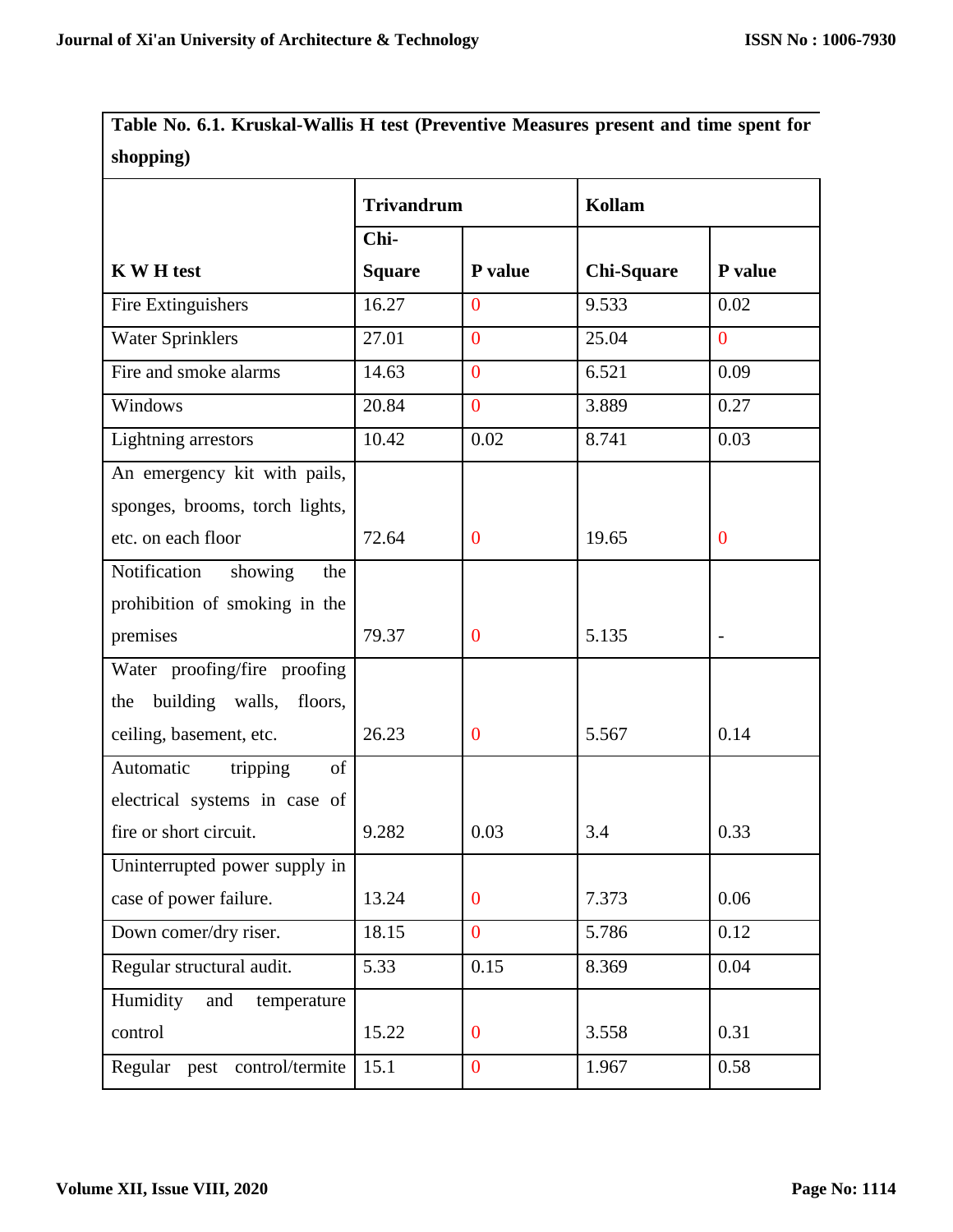| treatment.                         |       |      |       |      |
|------------------------------------|-------|------|-------|------|
| Metal detectors/CCTV's             | 23.71 |      | 5.035 | 0.17 |
| Emergency connection to key        |       |      |       |      |
| agencies/services-fire<br>station, |       |      |       |      |
| police station, etc.               | 4.288 | 0.23 | 12.74 | 0.01 |

According to Table No. 6.1, in Trivandrum, majority of the respondents spent more time for shopping if they know there is a fire extinguisher(p value 0.001), water sprinklers (p value 0.000),fire and smoke alarms(p value 0.000), Presence of windows(p value 0.000), An emergency kit with pails, sponges, brooms, torch lights, etc (p value 0.000), Notification showing the prohibition of smoking in the premises (p value 0.000), Water proofing the building walls, floors, ceiling, basement, etc. (p value 0.000), Uninterrupted power supply in case of power failure (p value 0.000), Presence of a down comer/dry riser(p value 0.000), Humidity and temperature control (p value 0.000), Regular pest control/termite treatment (p value 0.002) and Presence of metal detectors/CCTV inside the retail outlet(p value 0.000) does affect the shopping preference of respondents since the p value is less than the significance level and the null hypothesis is rejected. The presence of Lightning arrestors (p value 0.015), automatic tripping of electrical systems in case of fire or short circuit(p value 0.026), regular structural audit(p value 0.149), emergency connection to key agencies/services-fire station, police station, etc(p value 0.232) does not affect the shoppers shopping time. The p-value is more than the significant level and so the null hypothesis is accepted.

According to Table No. 6.1 in Kollam, presence of a fire extinguisher(p value 0.023), fire and smoke alarms (p value 0.089), windows(p value 0.274), lightning arrestors (p value 0.033),notification showing the prohibition of smoking in the premises (p value 0.162), water proofing/fire proofing the building walls, floors, ceiling, basement, etc. (p value 0.135), automatic tripping of electrical systems in case of fire or short circuit (p value 0.334), uninterrupted power supply in case of power failure (p value 0.061), down comer/dry riser (p value 0.122), regular structural audit (p value 0.039), humidity and temperature control (p value 313) regular pest control/termite treatment (p value 0.579) and metal detectors/CCTV (p value 0.169) have p-value above the level of significance and so the null hypothesis is accepted. These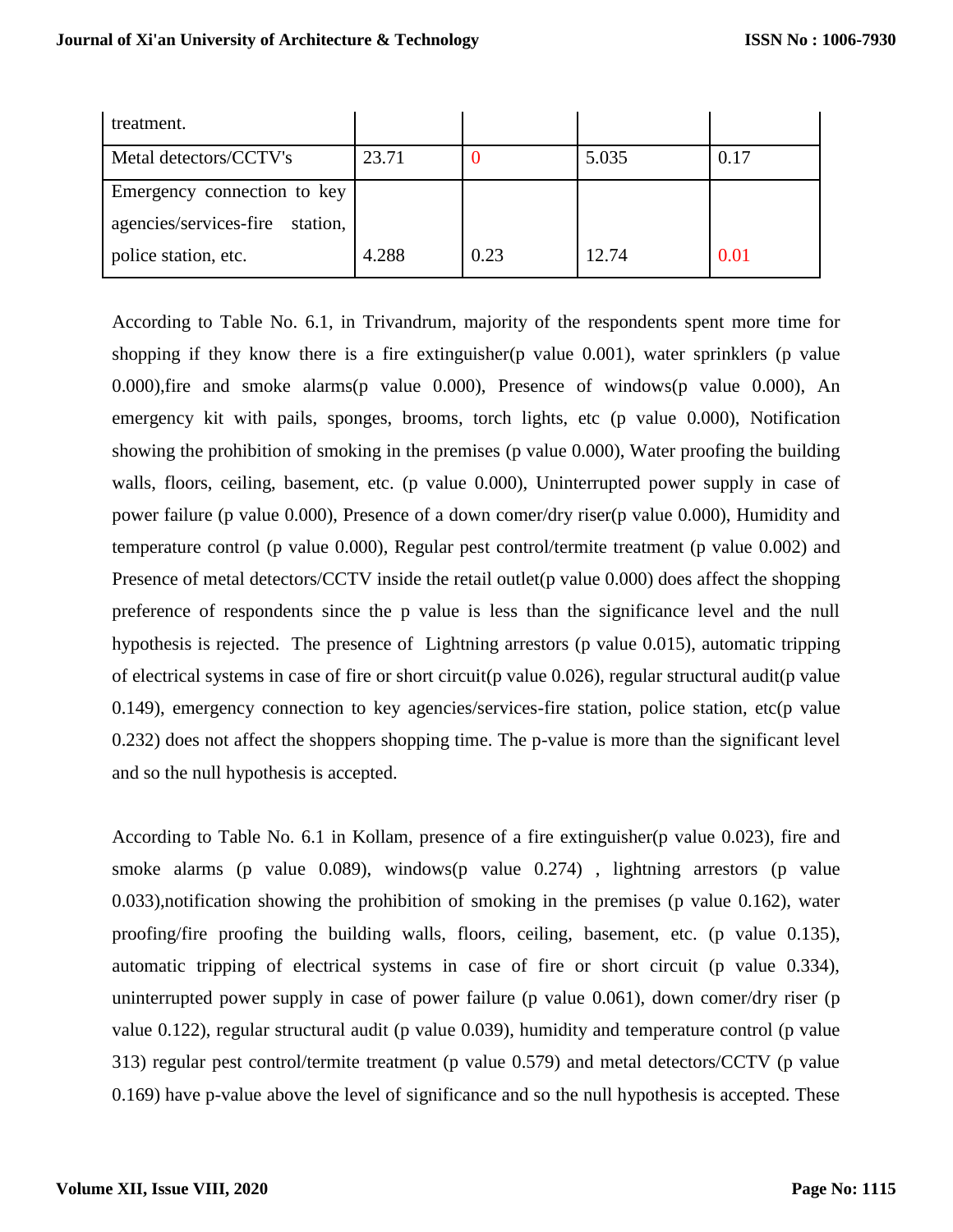attributes does not have any effect in the shopping habits of customers. Water sprinklers(p value 0.000), an emergency kit with pails, sponges, brooms, torch lights, etc. (p value 0.000), and emergency connection to key agencies/services-fire station, police station, etc(p value 0.005) influence the time spent inside the outlet. And does affect the shoppers shopping time. Since the p-value is less than the significant level, the null hypothesis is rejected.

| VII. | Interpretation |
|------|----------------|
|------|----------------|

1. Presence of fire Extinguishers in the retail outlet is of importance to te customers of Trivandrum, but not Kollam.

2. Water Sprinklers tend to influence the shopping time spend by the people of both Trivandrum and Kollam.

- 3. A retail outlet with fire and smoke alarms is preferred by the customers of Trivandrum, but for the people of Kollam, this is not of any priority.
- 4. An enclosed retail outlet with windows which could be opened in case of an emergency situation is of importance to the respondents of Trivandrum. But again this feature is of less importance to the customers of Kollam.

5. The presence of lightning arrestors in the outlet does not have any impact on the shopping habits of the respondents.

- 6. An emergency kit with pails, sponges, brooms, torch lights, etc. on each floor is preferred by the respondents of both Trivandrum and Kollam.
- 7. Notification prohibiting smoking in the premises is welcomed by the customers of Trivandrum only

8. A retail outlet with water proof/fire proof walls, floors, ceiling, basement, etc. is preferred by the respondents of Trivandrum. It is not of my importance while selecting a shopping spot for the people of Kollam.

9. Automatic tripping of electrical systems in case of fire or short circuit is not considered as an element to be considered while spending time in a retail outlet.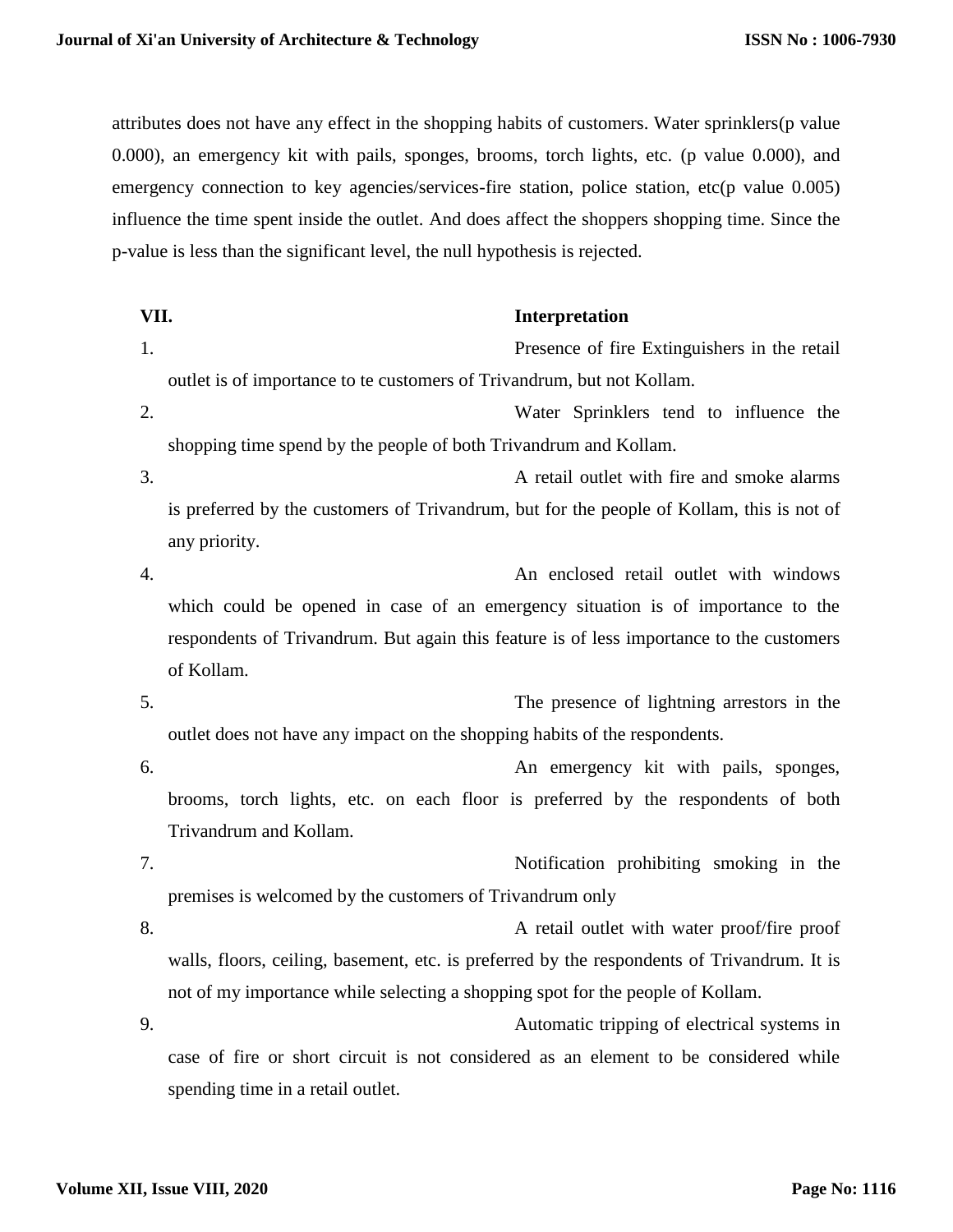10. Uninterrupted power supply during shopping hours is a welcome attribute for the respondents of Trivandrum but not Kollam. 11. The presence of a down comer/dry riser in the building is again welcomed by the respondents of Trivandrum but not Kollam. 12. Regular structural audit. Is not of any concern while choosing a place for shopping. . 13. The respondents of Trivandrum welcome humidity and temperature control inside the retail outlet. 14. Regular pest control/termite treatment is also preferred by the respondents of Trivandrum 15. The presence of metal detectors/CCTV is considered as a must for safe shopping experience for the people of Trivandrum 16. Emergency connection to key agencies/services-fire station, police station, etc is preferred by the shoppers of Kollam but not of Trivandrum.

**VIII. Conclusion**

The analysis reveal a mixed response from the part of the customers. While the respondents of Trivandrum are more conscious about their safety inside a retail outlet, those of Kollam do not consider it a necessity to be thought of. May be the presence of national and international retail brands and an educated population which is more cosmopolitan in nature has contributed to the shopping choices of the retail customer in Trivandrum. Disaster preparation goes a long way in mitigating the effects of an emergency. Kollam is a district with a lot of water bodies which include both lakes and rivers. The district is vulnerable to floods, landslides and lightning attacks. Emergency Management in retail outlets is possible only through a joint effort by both retailers and customers. The people of Kollam has to go a long way in realizing that the places which hold retail outlets has to be approached with more caution in relation to the safety and security they are offering while they lure, entertain and try hold their customers.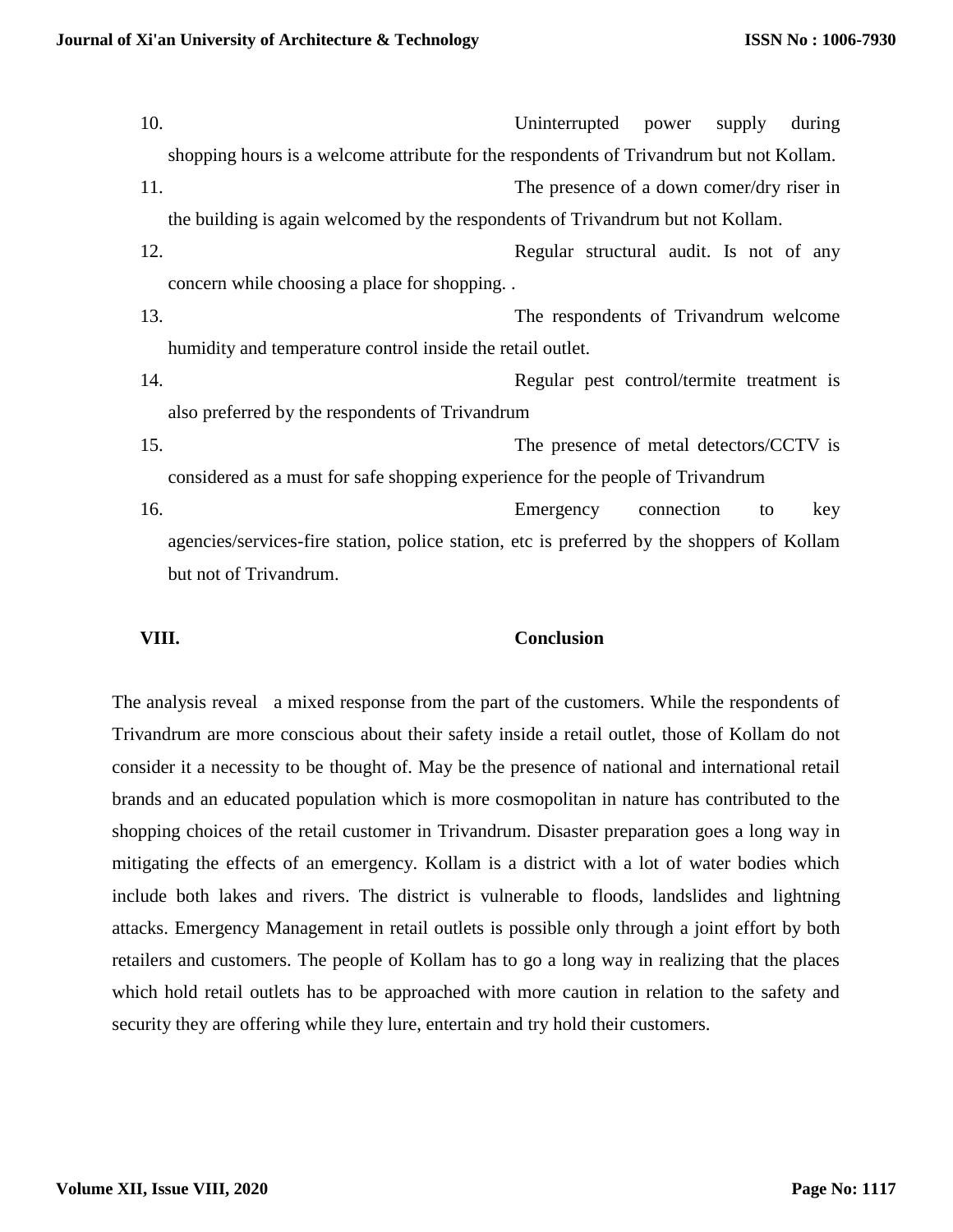# **References**

| 1.  | Varley, RRafiq. M. (2005), "Principles of                                               |
|-----|-----------------------------------------------------------------------------------------|
|     | Retail Management", Palgrave Macmillan, New York.                                       |
| 2.  | <b>UNISDR</b>                                                                           |
|     | Reporthttp://www.unisdr.org/we/inform/terminologyAccessed 02 Nov 2014.                  |
| 3.  | National Policy on Disaster Management                                                  |
|     | NDMA 2009 [7] MHA Disaster Management in India Ministry of Home Affairs Report          |
|     | 2011                                                                                    |
| 4.  | Kerala State Disaster Management Plan                                                   |
|     | 2006                                                                                    |
| 5.  | Wikipedia                                                                               |
|     | https://en.wikipedia.org/wiki/2015_South_Indian_floods Accessed 5 Feb 2018              |
| 6.  | sdma.kerala.gov.in/(Kerala State Disaster                                               |
|     | management authority)                                                                   |
| 7.  | www.censusindia.gov.in/2011census/PCA/                                                  |
|     | PCA_Highlights//India/Chapter-1.pdf                                                     |
| 8.  | (2006),<br><b>Birkmann</b><br>John<br>"measuring"                                       |
|     | vulnerability to natural hazards", edited by TERI Press, New Delhi, India, pp. 34-95.   |
| 9.  | R.SubaR.Satheeskumar. "Efficient Cluster                                                |
|     | Based Congestion Control in Wireless Mesh Network ." International Journal of           |
|     | Communication and Computer Technologies 4.2 (2016), 96-101.                             |
| 10. | UNISDR (2005), "Building the Resilience                                                 |
|     | of Nations and Communities to Disasters", Hyogo Framework for Action, World             |
|     | Conference on Disaster Reduction, Kobe, Japan.                                          |
| 11. | WHO (2002), "Gender and Health of                                                       |
|     | Disasters", World Health Organization, Department of Gender and Women's Health,         |
|     | Geneva, 240                                                                             |
|     | 12. Acharya, D. (1998), "National Conference on Disaster and Technology", Department of |
|     | Architecture, Manipal Institute of Technology, September 25-26.                         |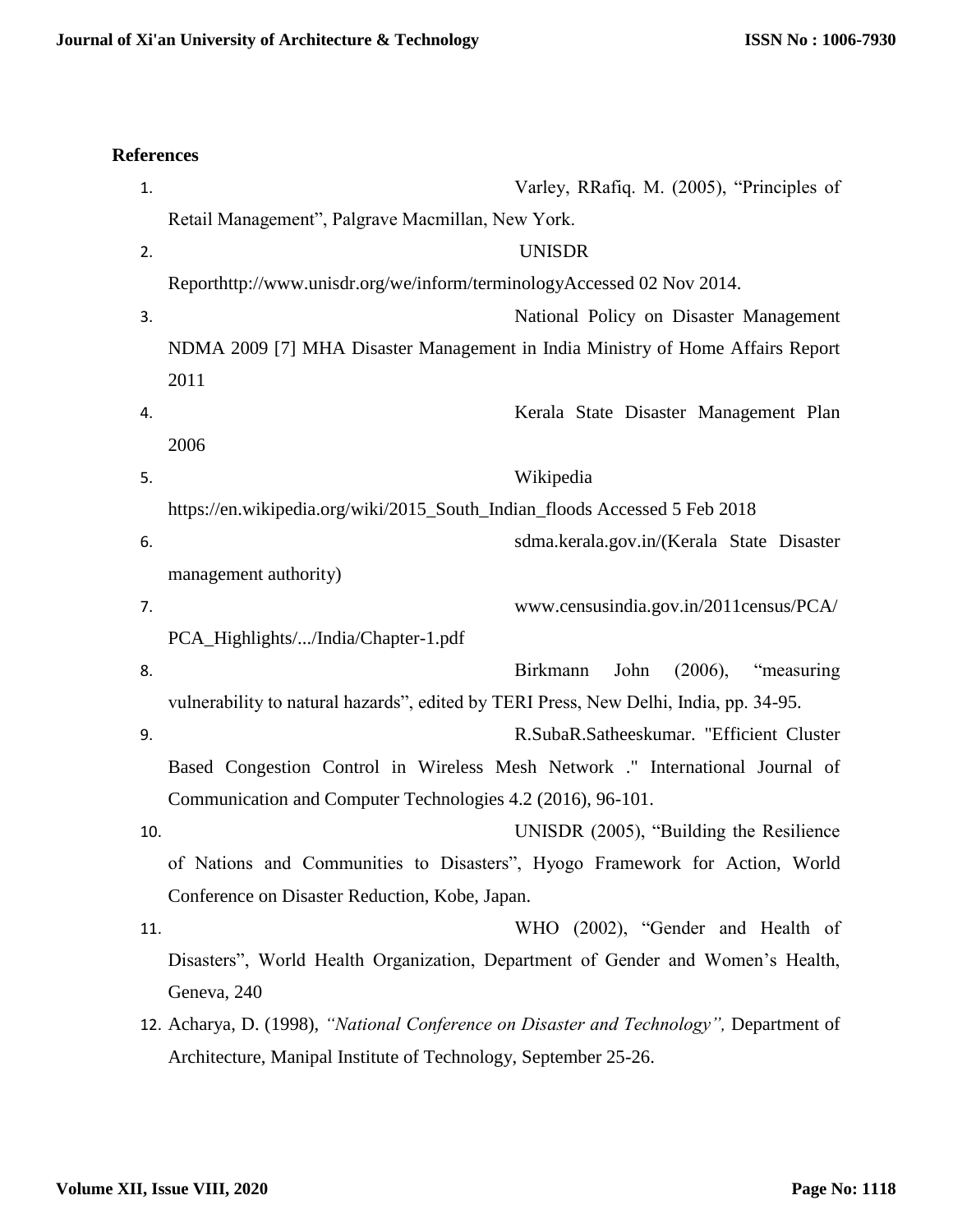- 13. Alexander, D. (2003), *"Towards the development of standards in emergency management training and education",* Disaster Prevention and Management, an International Journal, Volume 12(2): pp. 34-46.
- 14. Anderson, W A. (2005), *"Bringing Children into focus on the Social Science Disaster Research Agenda,"* International Journal of Mass Emergencies and Disasters, 23(3): pp. 159-175.
- 15. Mener, S. A. (2007), *"Disaster Response in the United States of America: An Analysis of Bureaucratic and Political History of a Failing System",* University of Pennsylvania, CUREJ – College of Undergraduate Research Electronic Journal, 12(1): pp. 2-28.
- 16. Ariyabandu, M.M. and Wickramasinghe, M. (2003), *"Gender Dimensions in Disaster Management; A Guide for South Asia",* New Delhi, Zuban.
- 17. Kumar, A. (2008), *"*Natural disasters: Pure science Vs Pseudoscience", Global Disaster Management" SBS publishers, New Delhi.
- 18. Aravind Kumar (2006), *"Disaster Management – Recent Approaches",* Institute of Sustainable Development, Lucknow, Anmol Publications, New Delhi, PP. 23-47.
- 19. Mukhopadgya, A. K. (2005), *"Crisis and Disaster Management Turbulence and Aftermath",* New Age International (P) Ltd, Publishers, New Delhi, PP. 29 – 36.
- 20. Behera, A. (2002*), "Government – NGO Collaboration for Disaster Reduction and Response: The India (Orissa) Experience",* paper presented at the Regional Workshop on Networking and Collaboration among NGOs of Asian Countries in Disaster Reduction and Response, 20-22 February 2002, Kobe, Japan.
- 21. John, B. (2006), *"Measuring Vulnerability to National Hazards",* edited by TERI Press, New Delhi, India, PP. 34-95.
- 22. Pandey, B. and Okasaki, K. (2007), "Community Based Disaster Management: Empowering Communities to Cope with Disaster Risks", United Nations Centre for Regional Development, Japan, PP. 2-7.
- 23. Blaikie, Piers, Cannon, T. Davis, I. and Wisner, B. (1994), "At Risk: Natural Hazards, People's Vulnerability and Disasters", Disasters, Routledge, London. 22(1): p. 39
- 24. Bolin, Robert, Cannon, T. Davis, I and Wisner, B. (1994), "At Risk: Natural Hazards, People's Vulnerability and Disasters", Disasters, Routledge, London 22(1): pp. 21-38